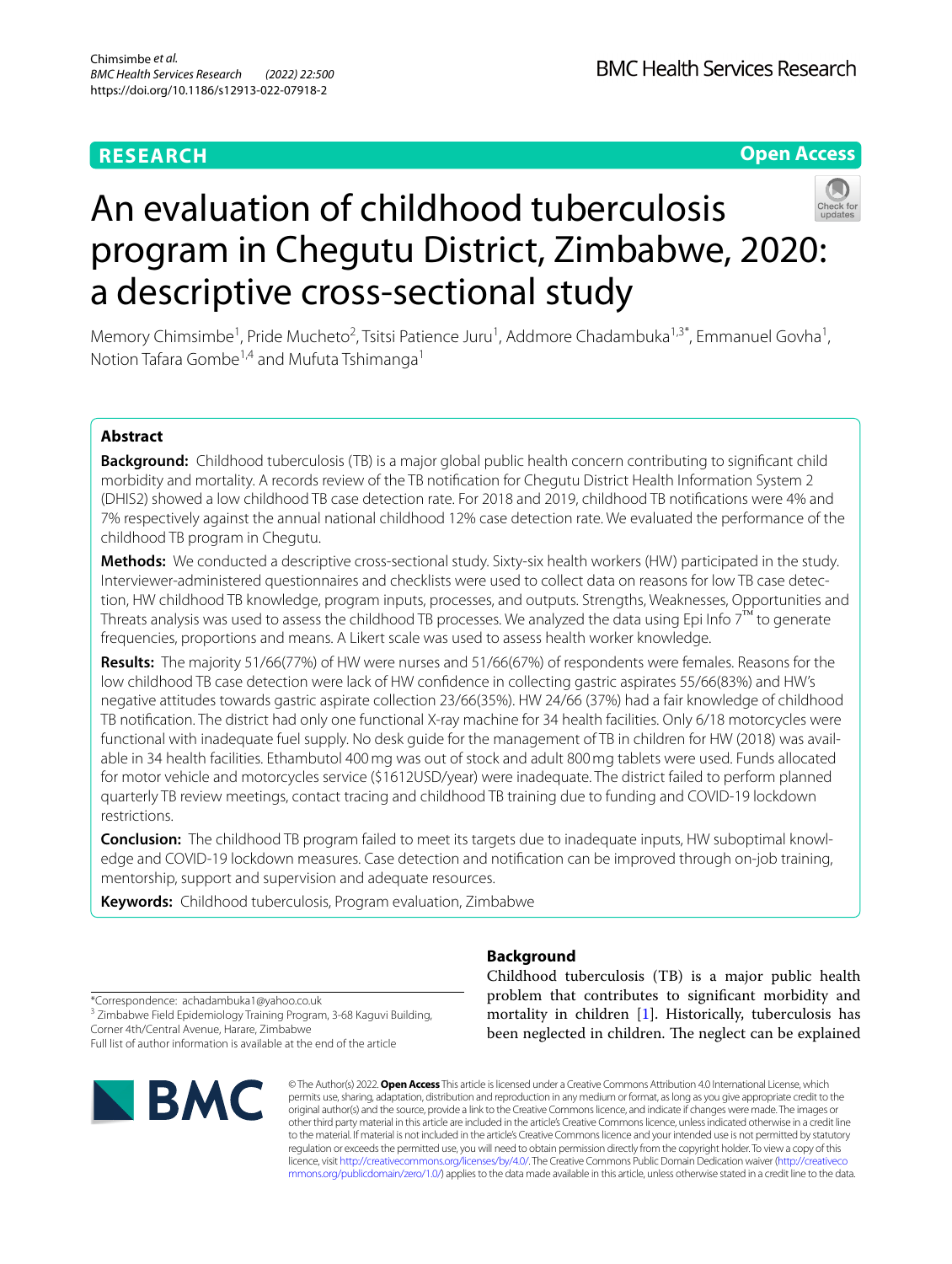by the difculties in confrming a diagnosis of TB in children and the fact that children are not included in most surveys, poor recording and reporting practices, and misjudgement of tuberculosis in children as a low public health priority [\[2](#page-8-1)].

Childhood tuberculosis notifcations can be compared to total tuberculosis notifcations to determine what proportion of TB cases are from children. The number of people who were diagnosed with TB and were notifed should be more than 90% of all incidence cases in the same year. Globally, children account for approximately 10–20% of all TB notifcations [[3](#page-8-2)]. Twenty-fve per cent of the ten million people who were diagnosed with TB in 2019 were from the African region, with 10–20% of all TB cases expected to have occurred in children [[3](#page-8-2)]. In Zimbabwe, 25,775 people were diagnosed with TB in 2019, and about 10% of these were children below 15years [\[4](#page-8-3), [5\]](#page-8-4). Despite TB being curable and preventable, nearly 650 children die from TB every day, with 80% of them dying before their ffth birthday [[3\]](#page-8-2).

Zimbabwe is a high TB burden country [\[3](#page-8-2)], and childhood TB notifcation is less than 10% annually with notifcation trends continuing on a downward spiral [\[5](#page-8-4)]. The Government of Zimbabwe in its commitment to the control of TB adopted the Directly Observed Treatment, Short-course (DOTS) Strategy in 1994. Zimbabwe subscribes to the World Health Organisation (WHO) End TB strategy of reducing TB incidence by 90% by 2035 [\[5](#page-8-4)]. A Desk Guide for Management of TB in children for health care workers was developed to improve TB management in children [[6](#page-8-5)]. Ministry of Health and Child Care (MOHCC) developed the Zimbabwe National Strategic TB Plan 2017–2020. One of the strategic objectives the nation is pursuing is; to increase the case detection and treatment of all forms of TB from 72% in 2015 to 85%, with contribution from childhood TB increasing from 7 to 12% by 2020 [\[5\]](#page-8-4).

A review of Chegutu District Health Information System (DHIS2) TB notifcation records showed that childhood tuberculosis case detection rate was low, in 2018 and 2019 tuberculosis notifcations in children were 4% and 7% respectively against the annual national childhood TB case detection target of 12%.

Low case detection may imply that TB cases in children are missed, tuberculosis transmission and new infections will continue to rise unnoticed leading to childhood morbidity and mortality. The childhood TB notification in children of 12% in 2020 will not be met. The district was supported by Biomedical Research and Training Institute (BRTI**)** through the collection of sputum specimens from each facility twice weekly. Health care worker training on TB was done in 2018, 2019 and 2020. Ongoing TB mentorship, support and supervision were done in the district quarterly. Despite these eforts, childhood TB case detection remained low. There is no documented evidence to show that the childhood program in Chegutu was evaluated to assess its performance. We, therefore, evaluated the childhood tuberculosis program in the Chegutu District to make evidence-based recommendations to help improve the program.

## **Methods**

## **Study design**

We conducted a descriptive cross-sectional study based on the Centre for Disease Control and Prevention (CDC) logic model for program evaluation [[7](#page-8-6)].

## **Study setting**

The study was conducted in Chegutu District, Mashonaland West Province situated in the central northern region of Zimbabwe from March 2021 to May 2021 whilst evaluating the childhood TB program in 2020. The district has 34 health facilities including a district hospital. It has a total population of 180,741 people [\[8](#page-8-7)]. Rural residents travel ten to twenty-fve kilometres to access health care facilities. All government, rural and urban councils' health facilities were participating in the childhood TB program. The economic activities in the district consist of indigenous companies, mining, commercial farming and subsistence farming.

#### **Study population**

Our study population were health care workers from the outpatients' department, maternal child health department, pediatric wards, laboratory, pharmacy department and environmental health department. The Environmental Health Technicians (EHT) are responsible for transporting TB specimens from the health facilities to the two TB diagnosing centres in the district as well as sending TB results to the health facilities. Moreso, EHTs conduct TB contact tracing as well as provision of health education on infection prevention and control in the community. Caregivers of children being treated for TB in 2021 were interviewed. The District Medical Officer, the District Nursing Officer, Acting District TB Coordinator, District Environmental Health Officer, Senior Nursing Officer, District Pharmacist, Logistic Officer National Pharmaceutical Company, and Laboratory Scientist were key informants in the study.

The TB presumptive register captures information for all patients screened for TB. The information includes demographic data; TB risk group such as being under fve, malnourished or HIV positive; type of TB specimen collected; date Chest X-ray was taken and HIV result. The TB register captures all TB cases detected. It contains the following information: date of diagnosis, date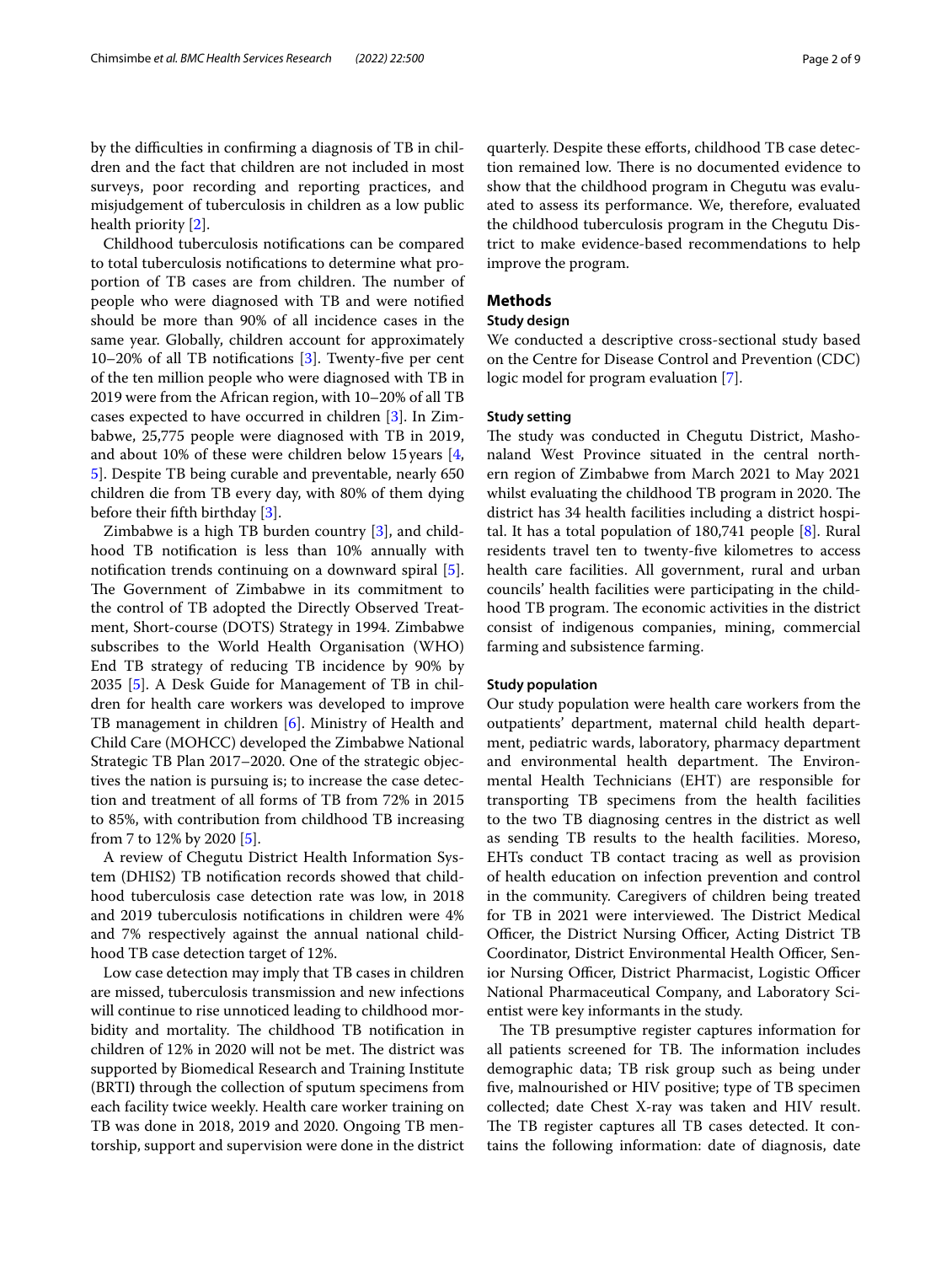of notifcation, demographic data, TB risk group; TB laboratory results; follow updates; TB/HIV care, contacts screened; TB medicines supply dates and treatment outcome. The TB notification forms, presumptive register and TB registers were reviewed for TB screening done, TB treatments done, TB contacts screened, and TB notifcations.

Laboratory stock cards were checked for monthly stocks of TB consumables kits. This kit provides a convenient way to receive all of the needed reagents and consumables to perform 1000 smears using bright feld Ziehl Neelsen (ZN) microscopy. Laboratory stock cards were checked for monthly stocks of Gene Xpert cartridges. Pharmacy stock cards were checked for stocks of childhood TB medicines.

#### **Sample size for health care workers**

We calculated a sample size of 66 health care workers using the Dobson formula:

 $n = z_a^2$  x p (1-p)/ delta<sup>2</sup>, assuming that 96% of the health workers knew that TB is curable from a study by Pantha et al. (2020) in Bangladesh [\[9\]](#page-8-8) at a 95% confdence interval (CI), 80% power, a margin of error of 5% and a non-response rate of 10%).

#### **Sample size for caregivers of children with TB**

There were five caregivers with children who were still on TB treatment as the other children 16 children who were commenced on TB treatment in 2020 had completed their 6 months. We conveniently recruited the fve caregivers into the study.

#### **Sampling of health care workers**

Health care workers from sixteen high volume sites and three hospitals in the district were recruited into the study. The 31 clinics in the Chegutu District have a staff complement of three nurses at each clinic. On the day of data collection, where three nurses reported for work, simple random sampling using a random number generated by the RANDBETWEEN function in Microsoft Excel was used to select two. If only one nurse reported for work, we recruited him or her into the study. At hospitals (Chegutu District, Mhondoro Rural and Norton) we randomly selected 12 health care workers from (outpatients department, opportunistic infection clinic, maternal child health department, paediatric ward, laboratory, pharmacy department and environmental health department) using random numbers generated by the RANDBETWEEN function in Microsoft Excel. Key informants were purposively recruited into the study.

## **Data collection**

## *Health care workers*

We collected data from health care workers using a pre-tested interviewer-administered questionnaire on demographic information, reasons for low childhood case detection, knowledge on childhood TB and processes involved in childhood TB. Presumptive registers, TB registers, notification forms, pharmacy ordering forms, laboratory ordering forms and stock cards were reviewed to assess for childhood TB program outputs and outcome indicators. A checklist was used to assess childhood TB program resources availability.

#### *Key informants*

A key informant guide was used to collect data from the key informants on the childhood TB program budget, health care worker training that was conducted, availability of resources and performance of the program in 2020. We used information collected from key informants to triangulate quantitative fndings from health care workers, caregivers and childhood TB records.

#### *Caregivers of children with TB*

We used a pretested questionnaire to collect information from caregivers on their views regarding childhood TB.

## **Data analysis**

We used Epi Info™ 7 statistical software to capture and analyze data. Descriptive statistics were used to describe the study population and were presented as frequencies, proportions and median. Knowledge of health care workers was assessed using a 3-point Likert scale (good, fair, poor). We used fve questions and one mark was awarded for a correct answer to any of the fve questions. Four or fve marks were considered good knowledge, three marks were fair knowledge, and less than two marks was poor knowledge.

An in-depth assessment of the TB program processes *(childhood TB case fnding, TB notifcation process TB contact tracing, the procurement and distribution process of childhood TB medicines and laboratory consumables)* was done using the Strengths Weaknesses Opportunities and Threats (SWOT) analysis. Qualitative data from key informants were grouped manually into themes and then analysed by theme.

## **Results**

We interviewed sixty-six health care workers and fve caregivers of children on TB treatment and the response rate was 100%. The health care workers included nurses, doctors, environmental health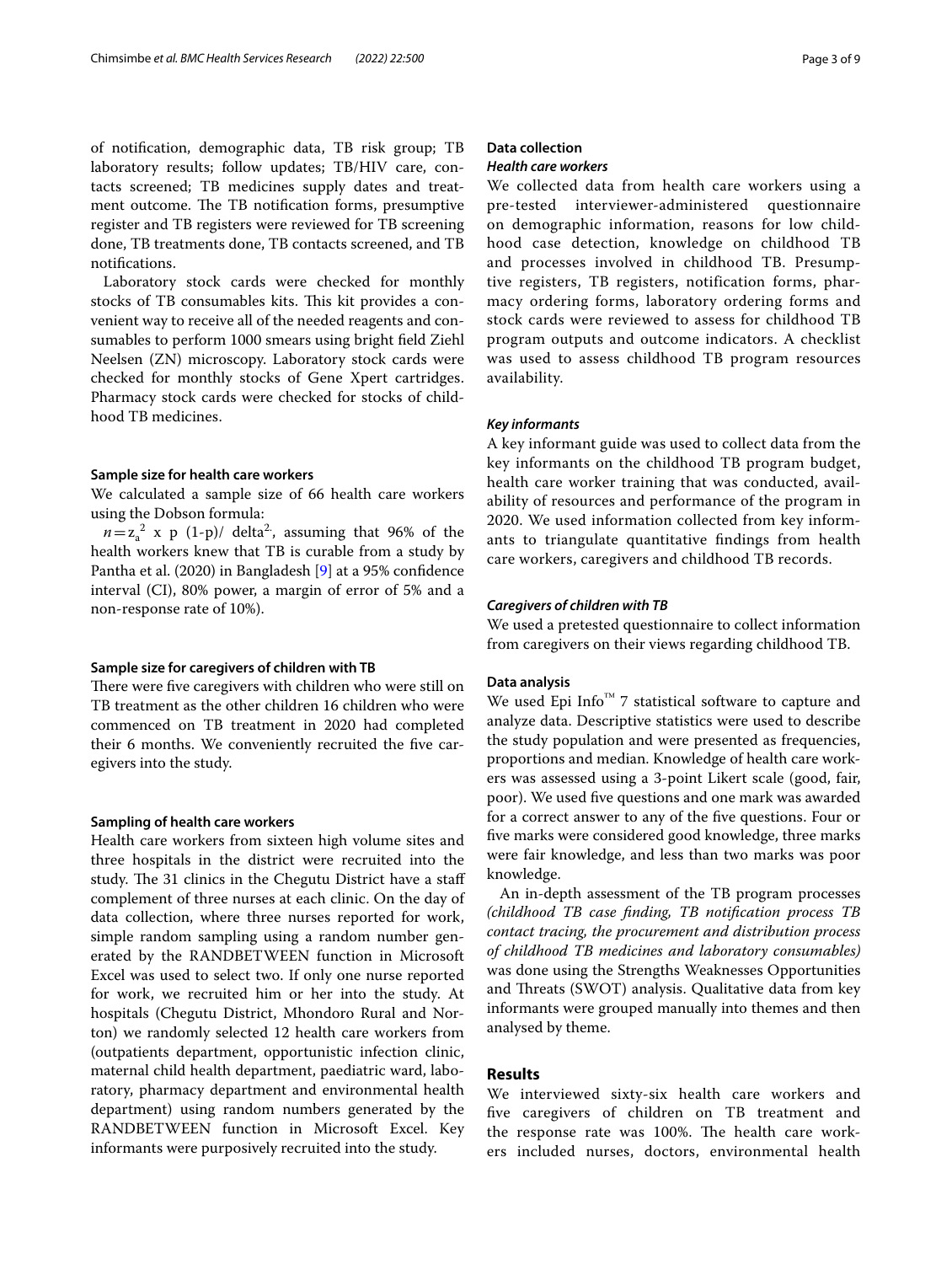technicians, pharmacy technicians, microscopists, and laboratory technicians.

## **Demographic characteristics of caregivers and health workers in childhood TB program in Chegutu District, 2020**

The majority  $51/66$  (77%) of health care workers were nurses. Seventy-seven (51/66) of the respondents were females. The median age of health care workers was 39years (IQR 31–57) and the median years in service of health care workers was 10 years (IQR 4-14). The median age of caregivers was 44years (IQR 40–52) and the median age of children on TB treatment was 12years (IQR 4–14). Four out of the fve children on TB treatment were males **(**Table [1](#page-3-0)**).**

## **Reasons for low childhood TB case detection**

The reasons for the low childhood TB case detection reported by health care workers were lack of health care worker confdence in collecting gastric aspirates 55/66 (83%), high workloads in health facilities 27/66 (41%), health care worker's negative attitudes towards gastric aspirate collection (feeling uncomfortable when inserting a nasogastric tube, and the procedure is painful for the child) 23/66 (35%) and health care worker lack of knowledge on childhood TB 35/66 (35%).

## **Health care worker knowledge assessment on childhood TB program**

On knowledge assessment, most of the respondents 49/66 (74%) knew that swollen lymph node was a common manifestation of extrapulmonary TB in children. Seventy per cent 46 /66 knew more than three key risk factors for TB in children which included the following: household or other close contacts with a case of smearpositive pulmonary TB; age less than f5 years; HIV infection; severe malnutrition and recent measles infection. Sixty-seven per cent (44/66) of the respondents knew more than three investigations that are carried out for children who could not produce sputum which included the following: stool for gene Xpert; Tuberculin Skin Test; Chest X-ray; gastric aspirate for gene Xpert; biopsy for microscopy and histology and fne needle aspirate for microscopy and histology. Fifty-fve per cent (36/66) of the respondents knew three or more symptoms of TB in children less than 10 years. Thirty per cent  $(20/66)$  of the respondents knew that enlarged lymph nodes for suspected TB in children were two centimetres more in diameter. Using the 3-point Likert scale, healthcare workers had fair knowledge 24/66 (37%) **(**Table [2](#page-4-0)**).**

#### **Caregivers' views of childhood TB program**

We interviewed fve caregivers of children on TB treatment about their experiences in the process of the diagnosis and treatment of TB. One (1/5) caregiver highlighted that TB was diagnosed after two weeks of illness due to a lack of funds for a chest x-ray. Three  $(3/5)$  of the children had sputum collected for Gene Xpert within 24 hours of being a presumptive case. No medicine stockouts were reported by caregivers, however, one (1/5) caregiver highlighted challenges with breaking Ethambutol tablets into two due to a shortage of pediatric TB formulations.

**Variable Category Frequency (***n*=**66) Percentage** Sex Female 51 77 Male  $\sim$  23 Age and the state of the state of the state of the state of the Median age = 39 years and the Median age = 39 years IQR 31–57 Designation Nurses 51 77 Environmental Health Technician 5 8  $D$ octors 6 Laboratory Technician 3 5 Pharmacy Technicians 3 3 Microscopist 1 and 1 1 and 1 1 and 1 1 and 1 1 and 1 1 and 1 1 and 1 1 and 1 1 and 1 1 and 1 1 and 1 1 and 1 1  $\frac{1}{2}$  1 and 1 and 1 and 1 and 1 and 1 and 1 and 1 and 1 and 1 and 1 and 1 and 1 and 1 and 1 and 1 and 1 and Years in service **Median:** 10 years **Median:** 10 years IQR 4–14 Caregivers 5 Sex of child 4 and 4 and 4 and 4 and 4 and 4 and 4 and 4 and 4 and 4 and 4 and 4 and 4 and 4 and 4 and 4 and 4 and 4 and 4 and 4 and 4 and 4 and 4 and 4 and 4 and 4 and 4 and 4 and 4 and 4 and 4 and 4 and 4 and 4 and 4 and Female Age of child in years Median: 12 years Median: 12 years Median: 12 years Median: 12 years Median: 12 years Median: 12 years IQR 4–14

<span id="page-3-0"></span>**Table 1** Demographic characteristics of health workers and caregivers in childhood TB program, Chegutu District, 2020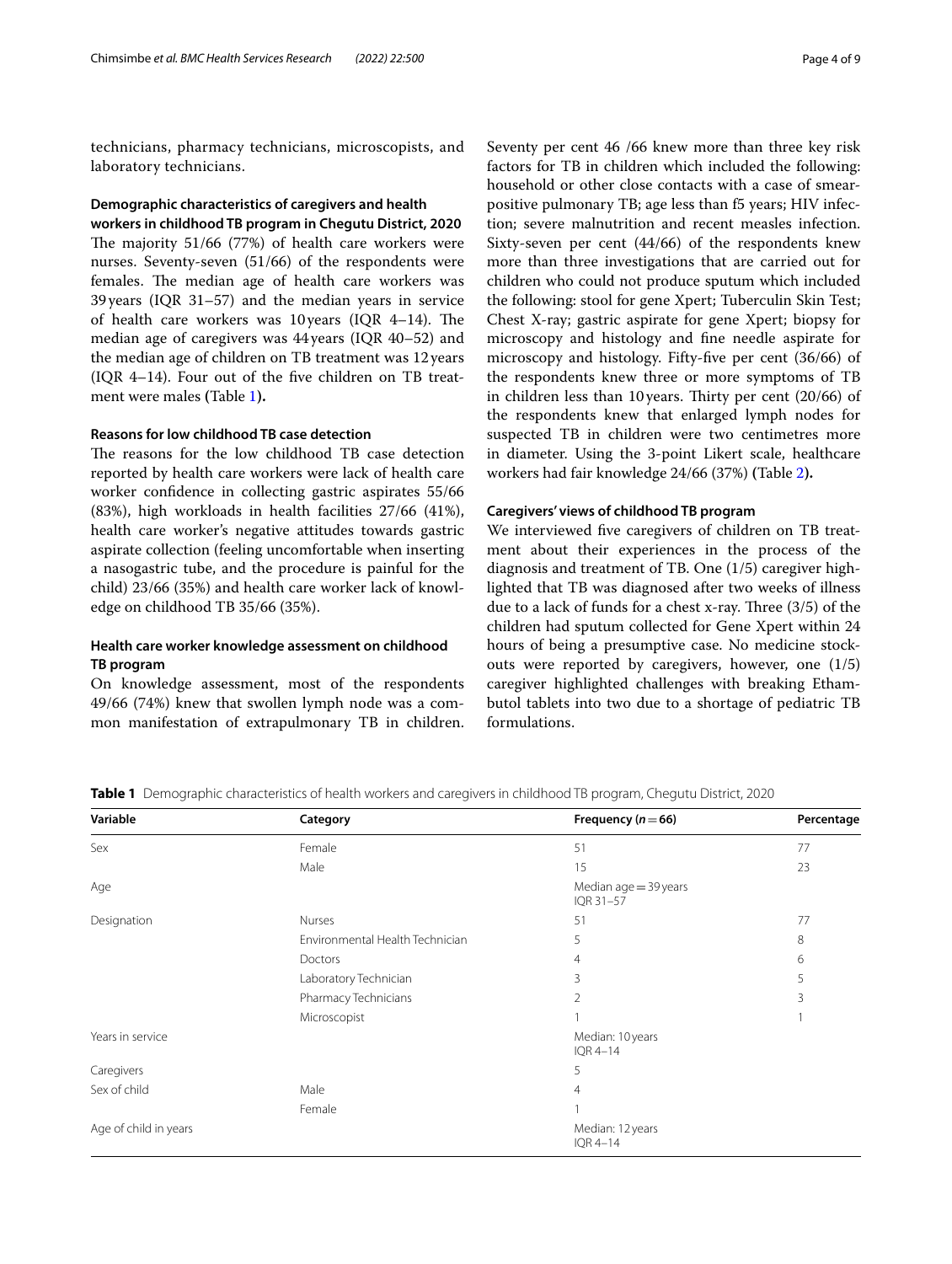| Variable                                                                         | Frequency $n = 66$ | Percentage<br>74 |  |
|----------------------------------------------------------------------------------|--------------------|------------------|--|
| Know that lymph node was a common manifestation of Extrapulmonary TB in children | 49                 |                  |  |
| Know the key risk factors for TB in children                                     | 46                 | 70               |  |
| Know the investigations done for children who cannot produce sputum              | 44                 | 67               |  |
| Know the main symptoms of pulmonary childhood TB in children less than 10 years  | 36                 | 55               |  |
| 3- point Likert scale (Good, fair, poor)                                         |                    |                  |  |
| Fair                                                                             | 24                 | 37               |  |
| Good                                                                             | 22                 | 33               |  |
| Poor                                                                             | 20                 | 30               |  |

<span id="page-4-0"></span>**Table 2** Health worker knowledge assessment of the childhood TB program, Chegutu District, 2020

## **Inputs injected into the childhood TB program in Chegutu District, 2020**

There were two functional Gene Xpert machines and one functional X-ray machine in the district for 34 health facilities. There was one non-functional motor vehicle for acquired immunodeficiency syndrome (AIDS) and TB program without fuel allocation to assist in the childhood TB program. There were three motorcycles from the Biomedical Research and Training Institute (BRTI**)** that supported the collection of sputum specimens from each facility twice weekly. The funds allocated for servicing motor vehicles and motorcycles were inadequate **(**Table [3](#page-4-1)**).**

## **SWOT analysis of the childhood TB processes** *Case fnding*

The district had 50 Gene Xpert cartridges per month. Gene Xpert cartridges were adequate as they were

## <span id="page-4-1"></span>**Table 3** Inputs injected into the childhood TB program, Chegutu District, 2020

| Item                                                                         | Available                                            | <b>Expected</b>                | Comment                                                                   |
|------------------------------------------------------------------------------|------------------------------------------------------|--------------------------------|---------------------------------------------------------------------------|
| Funds for TB vehicle servicing                                               | \$806USD /year                                       | \$4000USD/year                 | Funds were not adequate for servicing;<br>money was only used for repairs |
| Funds for motorcycle servicing                                               | \$806USD /year                                       | \$4000USD/year                 | Funds were not adequate for servicing;<br>money was only used for repairs |
| Fuel                                                                         | 20 litres /week for a bike                           | 40 litres a week for<br>a bike | Inadequate fuel for specimen collection<br>and contact tracing.           |
| Vehicle                                                                      |                                                      | $\mathcal{P}$                  | The vehicle was non-functional in 2020                                    |
| Motorcycles                                                                  | 18                                                   | $1/$ health facility $=$ 34    | Only six motorcycles were functional<br>in 2020                           |
| TB consumable kit                                                            | 12kits                                               | 12kits                         | Adequate                                                                  |
| Gene Xpert cartridges                                                        | $15 \times 50$ cartridges                            | $15 \times 50$ cartridges      | Adequate                                                                  |
| Rifampicin/Isoniazid/Pyrazinamide                                            | 10 tins $\times$ 84 tablets (above minimum<br>stock) | 12tins $\times$ 84 tablets     | Adequate                                                                  |
| Rifampicin/Isoniazid                                                         | 10 tins $\times$ 84 tablets (above minimum<br>stock) | 12 tins $\times$ 84 tablets    | Adequate                                                                  |
| Isoniazid 100 mg                                                             | 20 tins $\times$ 100 tablets                         | 12 tins $\times$ 100 tablets   | Above maximum stock                                                       |
| Ethambutol 400 mg                                                            | $\Omega$                                             | 2 tins $\times$ 1000 tablets   | Using adult tablets                                                       |
| Desk Guide for the management of TB in<br>Children for Health Workers (2018) | $\overline{0}$                                       | 2/health facility              | Not available in all health facilities.                                   |
| Tuberculin skin test                                                         | 10 ampoules                                          | 10 ampoules                    | Were adequate. Not requested from the<br>pharmacy since March 2020.       |
| National TB/HIV management quidelines                                        | 1/ health facility                                   | 1/health facility              | Were adequate in the district                                             |
| TB screening tools                                                           | 4/ health facility                                   | 4/ health facility             | Only adult TB screening tools were<br>available                           |
| Gene Xpert machines                                                          | $\overline{2}$                                       | $\overline{2}$                 | One machine had only 3 modules<br>functional instead of 4                 |
| X-ray machine                                                                |                                                      | $\overline{2}$                 | Functional                                                                |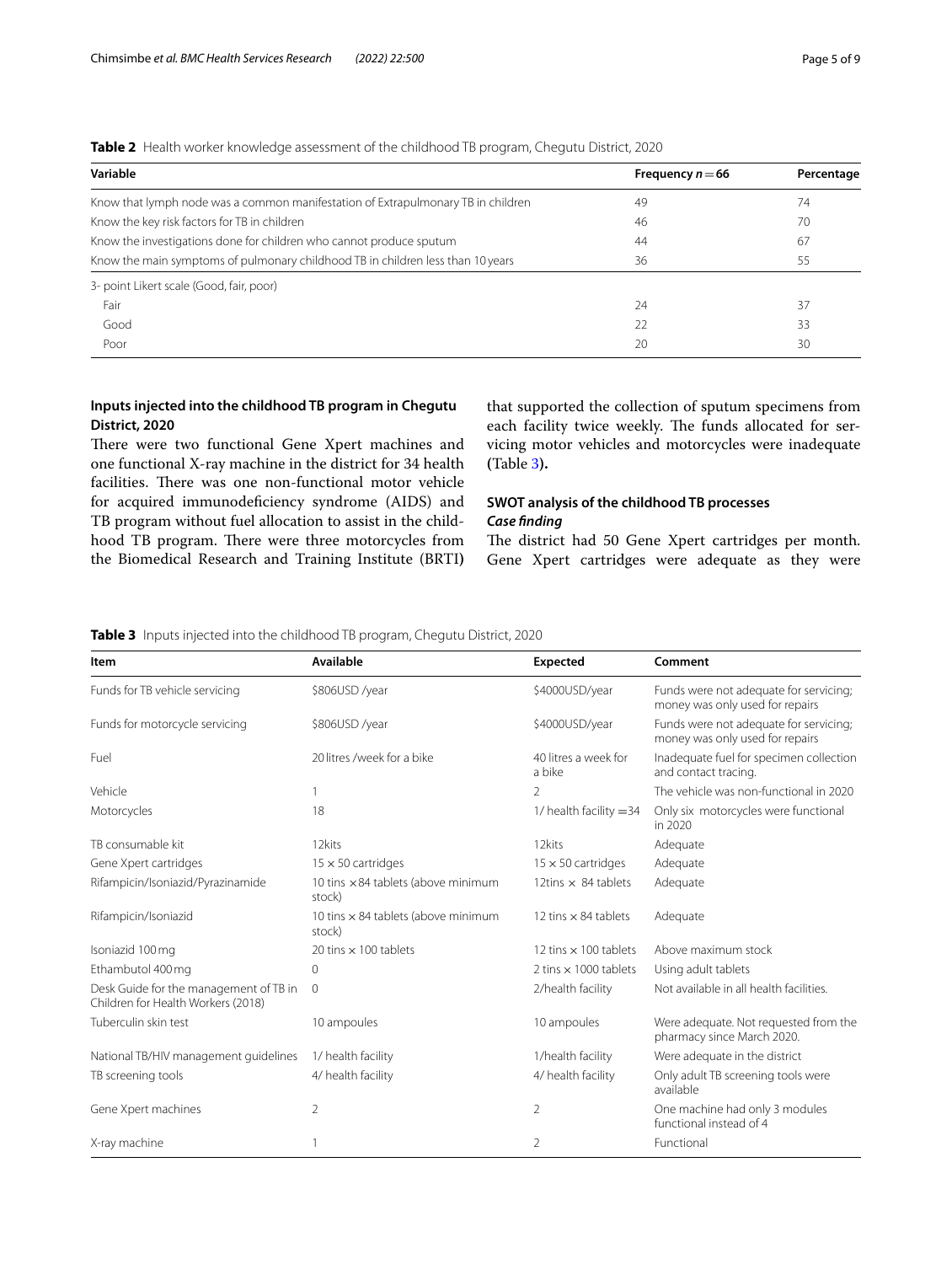ordered monthly based on consumption. The district had nine practising doctors translating to 0.05 doctors per 1000 population which is below the WHO recommended 5.9 per 1000. Twenty two percent (30/138) of the health care workers were trained in childhood TB which enabled childhood case detection. The turnaround time for sputum positive results was 24 hours. There were 10 ampoules of Tuberculin Skin Test (TST) per quarter which were in the pharmacy since March 2020 and had never been requested for use. These were adequate based on monthly consumption of the previous quarter which was zero.

There was no Desk Guide for Management of TB in Children for Health Care Workers (2018) in the 17/17 health facilities visited.

## *Notifcation*

All health facilities visited 17/17 had more than 20TB notifcation forms per week which were adequate to notify the TB cases. Seventy-six per cent (50/66) of the health workers knew that two TB notifcation forms were completed during notifcation.

#### *Contact tracing*

There were more than 20TB contact tracing forms per week in the 17/17 health facilities visited which were adequate to capture TB contacts. There are 34 practising Environmental Health Technicians in the district translating to 0.2 per 1000 population which is below the recommended WHO minimum health worker density of 4.1 per 1000 [\[10](#page-8-9), [11](#page-8-10)]. All 17/17 health facilities had cell phones loaded with airtime. The district had only six functional motorbikes out of 18 as the other 12 were defective. The motorbikes were used for the collection of specimens and distribution of results from and to the sites as well as contact tracing. There was inadequate fuel allocation (20litres /week) per motorcycle.

## *Ordering of childhood TB medicines and laboratory consumables*

Two health workers per facility were trained in Zimbabwe Assisted Pull System (ZAPS) and ordering based on consumption. The order fill rate of childhood TB medicines in 17/17 health facilities was below 100%. The order fll rate of TB consumables was 100%. One health worker was hospital trained in the ordering of laboratory consumables. Ordering of laboratory consumables was based on consumption leading to no stocks out.

## *Outputs and outcomes of the childhood TB program*

The proportion of notified cases was  $21/539$  (4%). The proportion of cases detected and started on treatment was 21/21, the proportion of cases who were tested for HIV was 21/21, the proportion of cases who were HIV positive was 14/21, the proportion of HIV cases was initi-ated on Antiretroviral Therapy (ART) 9/14 (Table [4](#page-5-0)).

# **Results from key informants** *Resource availability*

We interviewed eight key informants involved in the childhood TB program in Chegutu District. The challenges that were highlighted by key informants included inadequate funds for motor vehicle and motorcycle servicing which led to repairs only. The district experienced fuel shortages for motorcycles, hindering contact tracing and specimen collection. Staf attrition by experienced health workers was high. The district had no funds for conducting TB training and quarterly TB review meetings which are essential in identifying gaps and strengthening the TB program. COVID-19 lockdown measures affected service delivery and TB training. The major issue from National Pharmaceuticals was the delay in the shipments of TB medicines resulting in stock-outs of some childhood TB medicines.

## **Discussion**

We set out to evaluate the childhood tuberculosis program in Chegutu District and determine the reasons for the low detection of tuberculosis cases in children. The reasons for the low childhood TB case detection reported by the respondents were lack of health care worker confdence in the collection of gastric aspirates and lack of knowledge on childhood TB. Lack of confdence of health care workers could be attributed to lack of knowledge

<span id="page-5-0"></span>**Table 4** Outputs and outcomes in the childhood TB program in Chegutu District, 2020

| <b>Outputs</b>                                                                    | Achieved    |      | <b>Target Comments</b>                                                                                        |
|-----------------------------------------------------------------------------------|-------------|------|---------------------------------------------------------------------------------------------------------------|
| Proportion of notified cases                                                      | 21/539 (4%) | 12%  | The district did not reach its target. Children should contribute to 12%<br>of all TB notifications.          |
| Proportion of cases detected and started on treatment 21/21                       |             | 100% | The district reached its target                                                                               |
| Proportion of cases who were tested for HIV                                       | 21/21       | 100% | The district reached its target                                                                               |
| Proportion of cases who were HIV positive                                         | 14/21       |      | 7/21 of the children were HIV negative                                                                        |
| Proportion of HIV positive cases was initiated on<br>Antiretroviral Therapy (ART) | 9/14        | 100% | 5/14 of the children were not put on ART as they were still within 2<br>weeks of commencement of TB treatment |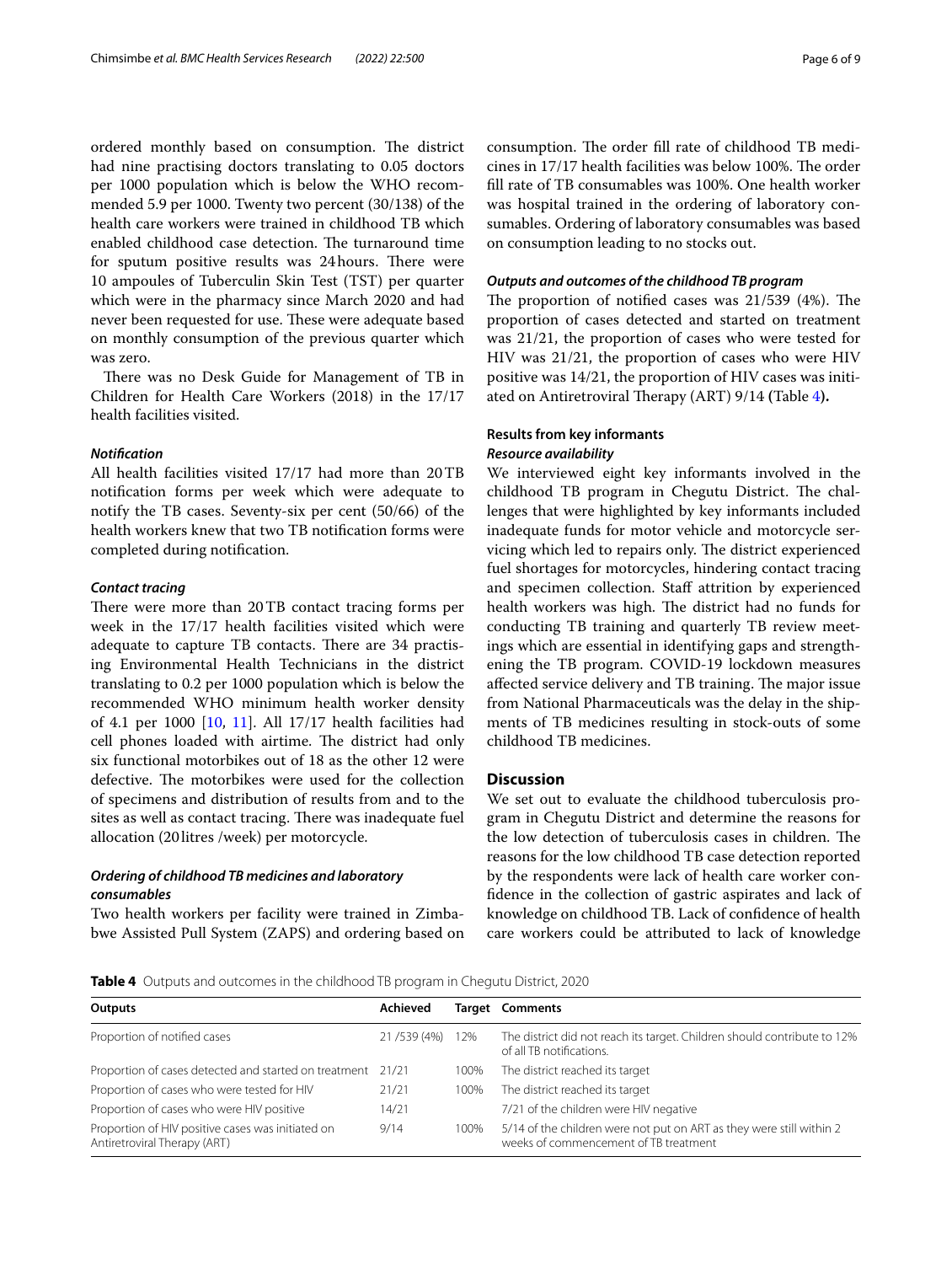in conducting gastric aspirates. Hence, health workers need to be trained to boost their confdence. Similarly, a study by Oshi et al. (2016) in Nigeria revealed that health worker knowledge, and skills in TB detection in children was low. Nasogastric or nasopharyngeal intubation for collection of specimens was not done due to the negative attitude of the procedure by health workers leading to low case detection [\[12](#page-8-11)].

Health workers in Chegutu District had a fair knowledge of the childhood TB signs, symptoms, investigations and risk factors for childhood TB. Fair knowledge of health workers could be attributed to lack of refresher training, mentorship and lack of supportive supervision which were disrupted by COVID-19 lockdown measures. Good knowledge plays a pivotal role in program implementation. Health care workers with good knowledge are confdent in what they do. However, the health workers lacked knowledge on how to conduct gastric aspirates hence compromising their confdence to conduct the procedure. Similar fndings were reported by Akma et al. (2020) in Malaysia where a knowledge gap on healthcare workers was noted on TB diagnosis resulting in low case detection [[13\]](#page-8-12).

The study revealed that there was inadequate funding for the childhood TB program. Limited funding resulted in poor maintenance of laboratory machinery such as the biological safety cabinet, microscopes and Gene Xpert machine, failure to repair X-ray machine, and failure to maintain a stable transportation system for sputum samples. Furthermore, the absence of vehicles for the TB control program hindered the district from conducting various activities such as delivering medicines in time or conducting supportive supervision of the health facilities involved in providing TB care. The whole district had one functional X-ray machine for 34 health facilities thereby reducing chances of clinical diagnosis of childhood TB. Resources play a key role in the success of a program. An interrupted supply of resources paralyses the program. It forms a barrier against achieving set targets. Similar fndings were noted by Ereso et al. (2020) in Ethopia were inadequate resources led to low TB case fnding and failure to carry out planned activities  $[14]$  $[14]$  $[14]$ . This study showed that the childhood TB program had fuel shortages as it highly depended on donor funding. This affected transportation of specimens from sites and the conducting of contact tracing Inadequate resources translate to strained processes, which in turn brings the low output of a program. TB and Leprosy Management Guidelines (2016) were available; however, the Desk-Guide for Management of TB in Children for Health Care Workers (2018) was not available in all visited health facilities. Guidelines are very important in programs as they provide step by step operating procedures for health workers. Similarly, Ereso et al. (2020) in Ethopia reported the absence of the national TB control program guideline in outpatient departments, laboratory rooms and TB rooms of the facilities leading to low case detection [\[14](#page-8-13)].

The processes in a program are interdependent with inputs that are injected. The process of childhood TB case detection, notifcation and contact tracing did not perform well in 2020. This could be attributed to COVID-19 lockdown restrictions that limited human movement [ $15$ ]. The restrictions halted non-emergency medical care at health institutions and disrupted supply chains for medical consumables. Some people were also unable to access healthcare facilities due to transport issues that were caused by lockdown restrictions. Moreso, Environmental Health Technicians could not conduct contact tracing and specimen collection as expected. Lockdowns generally afected all services in the district which could explain why the TB program performance was similar to those from previous years. Similarly, Arega et al (2022) in Ethopia highlighted that COVID-19 had a negative impact on TB indicators [\[16](#page-8-15)].

Quarterly TB review meetings did not take place due to lack of funding and COVID-19 pandemic restrictions Reviewing a childhood TB program is crucial to assess how the program is performing to inform decisionmaking. Childhood TB cases detection performance remained below-set targets as inputs and processes that fed into the program were insufficient. In contrast to our fndings, Malik et al. (2019) in Pakistan reported that adequate funding and resources played an important role in improving the performance of TB case detection [[17\]](#page-8-16).

Our study revealed that ten tuberculin skin test ampoules expired in 2020 without being requested from the pharmacy. The ten doses that were ordered in March 2020 were not used till the end of 2020. Failure to conduct tuberculin skin tests by health workers could lead to low childhood TB case detection. Our fndings are consistent with fndings by Schwoebel et al. (2020) in a study in four African countries that reported that health workers had difficulties in administering and reading TST leading to non-use of TST for diagnosis of childhood TB [[18\]](#page-8-17).

In this study, the majority of caregivers reported that the children had symptoms of TB, such as cough, fever, weight loss and chest pain for one to 2 weeks before they were diagnosed as TB patients. The delay in TB diagnosis could be attributed to referral from health centres to the district hospital for further investigation such as Chest X-ray which caregivers had to pay for in addition to travel expenses. Similar fndings were reported by Pantha et al. (2020) in Bangladesh who noted that TB diagnosis in children was delayed due to further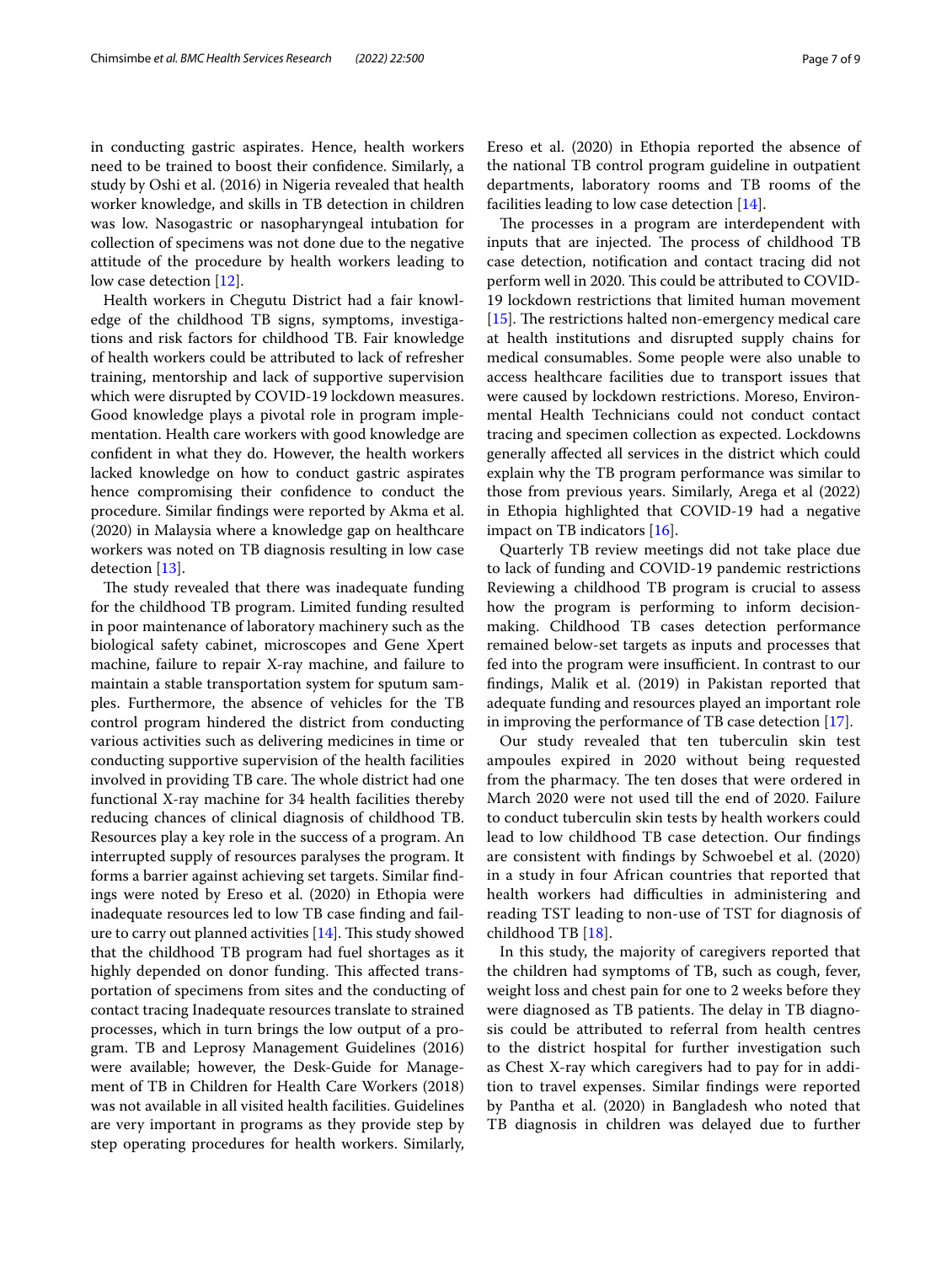investigations such as magnetic resonance imaging (MRI) which caregivers paid for  $[9]$  $[9]$ .

Caregivers in our study reported the non-availability of a child-friendly regimen for the 4 fxed-dose combination (FDC) (Isoniazid, Rifampicin, Ethambutol, Pyrazinamide). Similarly, Pantha et al. (2020) in Bangladesh noted that children who needed to take 4FDC had to take 3FDC and isoniazid which was not easy for children to take many tablets leading to poor compliance and poor treatment outcomes [[9](#page-8-8)].

#### **Limitations**

Our study had some limitations. The beneficiaries of the childhood TB program who were interviewed in the study were caregivers of children diagnosed with TB; therefore, children's perspectives were not explored. We used convenience sampling for the caregivers hence the external validity of the findings presented is low. The study design was descriptive cross-sectional and the participants' answers were self-reported. Consequently, there may have been a possibility of interviewer bias and social desirability bias. To minimise social desirability bias, the respondents were only given a brief overview of the study from the start. This strategy helps to prevent the respondents from reacting in a particularly socially acceptable manner but creates space to fully explore their views and priorities before concentrating on the main topic of interest. To minimise interviewer bias, we used a well-structured questionnaire for all participants in the comfort of their workplaces.

## **Conclusions**

The childhood TB program failed to meet its targets due to inadequate inputs namely funds for vehicle and motorcycle servicing, fuel challenges and health care workers with fair knowledge of childhood TB. Apart from that, the district did not manage to perform the planned quarterly TB review meetings, contact tracing and childhood TB training due to lack of funding and COVID-19 lockdown restrictions. No processes, output and outcomes of the childhood TB program were met. Childhood TB case detection remained lower than the national target in 2020 (12%) and needs improvement.

We recommended the integration of sputum specimen transportation with other programs such as the expanded program on immunisation. The district should conduct mentorship and on the job training on the gastric aspirate collection, tuberculin skin test administration, sputum induction, stool collection for Gene Xpert and ongoing advocacy, communication and social mobilization activities to promote childhood TB. The District Medical Officer and the District Nursing Officer to address health workers' negative attitudes towards gastric aspirates to improve sputum collection.

#### **Public health actions taken**

We discussed the importance of childhood TB with all interviewed health care workers and the results of the study were shared with Chegutu District Health Executive. They agreed to adopt the recommendations and enforce them in the district. We distributed 400TB notifcation forms and distributed 400 contact tracing forms to the 34 health facilities.

#### **Abbreviations**

AIDS: Acquired Immunodefciency Syndrome; BRTI: Biomedical Research and Training Institute; CDC: Centre for Disease Control and Prevention; CXR: Chest X-ray; DHIS: District Health Information System; DOTS: Directly Observed Treatment Short-course; FDC: Fixed-Dose Combination; HCW: Health Care Worker; MOHCC: Ministry of Health and Child Care; SWOT: Strengths Weaknesses Opportunities and Threats; TB: Tuberculosis; TST: Tuberculin Skin Test; WHO: World Health Organisation; ZAPS: Zimbabwe Assisted Pull System.

#### **Acknowledgements**

We would like to acknowledge the following for making our study a success: Provincial Directorate Mashonaland West, District Medical Offices Chegutu District and Health Studies Office: University of Zimbabwe and the study participants.

#### **Authors' contributions**

MC, PM, TPJ, AC, EG, NTG, and MT: conception, design, and acquisition of data. MC, PM, TPJ, conducted data analysis and interpretation of data. MC, PM, TPJ, wrote the frst draft of the manuscript. TPJ, AC, EG, NTG, and MT: reviewed several drafts of the manuscript for intellectual content. All authors approved the fnal version of the manuscript.

#### **Funding**

No external funding was provided for the study. The authors funded the study using their savings.

#### **Availability of data and materials**

The datasets generated and/or analyzed during the current study are not publicly available due to limitations of ethical approval involving the patient data and anonymity but are available from the corresponding author on reasonable request.

## **Declarations**

#### **Ethical approval and consent to participate**

The Institutional Review Board (IRB) for Mashonaland West Health Directorate reviewed the study protocol and approved the study. The study was conducted observing ethical principles in human research. The participants were made aware of the risks and benefts of participation and granted opportunity to opt in or out of the study. They were informed that opting out would not affect the services they required at the facility, nor would it affect their jobs. The researchers adhered to the methods described in the protocol. No participants' names or addresses were used during the study. Collected data was kept in privacy. Confdentiality was maintained throughout the study. Written informed consent was obtained from the study participants. Since data collection was conducted during the COVID-19 pandemic era, social distancing, hand hygiene and the wearing of a face mask covering the nose and mouth were maintained.

## **Consent for publication**

Not applicable.

#### **Competing interests**

The authors declare that they have no competing interests.